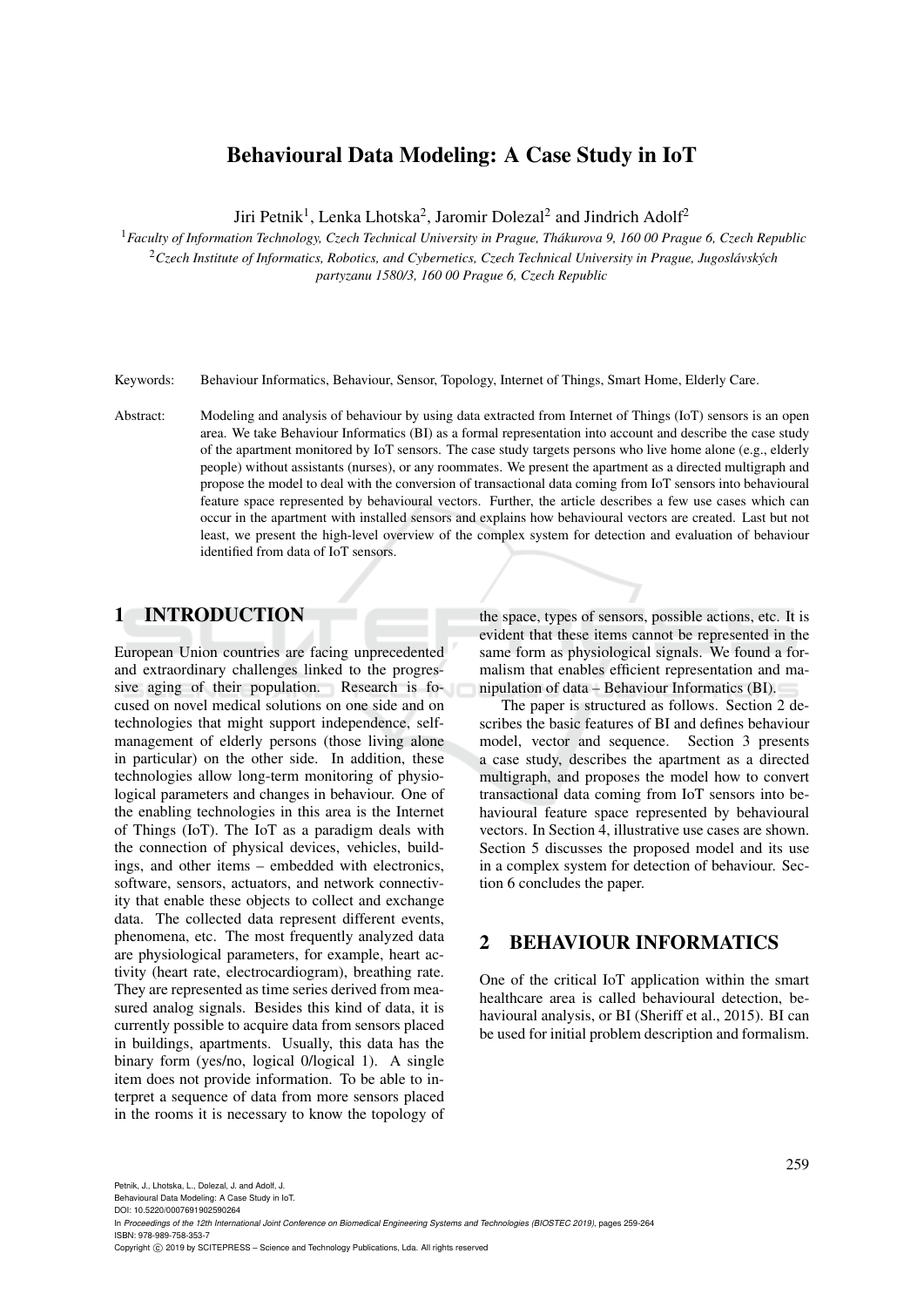#### 2.1 Definition

BI is a scientific field which aims to develop methodologies, techniques and practical tools for representing, modeling, analyzing, understanding and/or utilizing symbolic and/or mapped behaviour, behavioural interaction and networking, behavioural patterns, behavioural impacts, the formation of behaviouroriented groups and collective intelligence, and behavioural intelligence emergence (Cao and Yu, 2009).

Within healthcare, the IoT system with the analytical layer may help specialists to detect severe illnesses at their early stages and subsequently prevent the loss of life (Ahmed et al., 2017). Nowadays, we use several IoT devices to monitor the human body. The wearables are employed for direct monitoring; while the sensors installed in the ambient environment monitor the human body indirectly. In combination with clinical data, all of these can be used to model the particular behaviour of specific individuals or precision cohorts.

#### 2.2 Abstract Behaviour Model

A behaviour  $\mathbb B$  is described as a four-ingredient tuple (Cao, 2013):

$$
\mathbb{B} = (\mathscr{E}, \mathscr{O}, \mathscr{C}, \mathscr{R}) \tag{1}
$$

It indicates:

- Actor  $\mathscr{E} = \langle \mathcal{S} \mathcal{E}, O \mathcal{E} \rangle$  is the entity that issues a behaviour (subject, *SE*) or on which a behaviour is imposed (object, *OE*).
- Operation  $\mathcal{O} = \langle O\mathcal{A}, \mathcal{S}\mathcal{A} \rangle$  is what an actor conducts in order to achieve certain goals; both objective (*OA*) and subjective (*SA*) attributes are associated with an operation. Objective attribute may include time, place, status, and restraint; while subjective aspects may refer to action and its actor's belief and goal of the behaviour, and the behaviour impact on business.
- Context  $\mathscr C$  is the environment in which a behaviour takes place.
- Relationship  $\mathcal{R} = \langle \theta(\cdot), \eta(\cdot) \rangle$  is a tuple which reveals complex interactions within an actor's behaviours (namely intra-coupled behaviours, represented by function  $\theta(\cdot)$  and that between multiple behaviours of different actors (inter-coupled behaviours by relationship function  $\eta(\cdot)$ ).

## 2.3 Behaviour Vector

Behaviour can also be represented as a behavioural vector  $\vec{\gamma}$  which consists of behavioural attributes

(basic properties) including social and organizational factors. When deploying this abstract model into different domains, some attributes and properties may not be present, and thus a simplified behavioural model  $\overrightarrow{\gamma}$  can be defined, e.g., as follows (Cao, 2010):

$$
\overrightarrow{\gamma}^{\prime} = (s, o, a, f, t) \tag{2}
$$

It indicates that a behavioural subject (*s*) conducts an action (*a*) on an object (*o*) at a time (*t*) which leads to a certain impact (*f*).

### 2.4 Behaviour Sequence

Further, a behaviour sequence  $\Gamma'$  of an actor can be represented in terms of a vector sequence  $\overrightarrow{\Gamma}'$ , which consists of the behaviour instances represented in vectors (Cao, 2010):

$$
\overrightarrow{\Gamma}^{\prime} = \left\{ \overrightarrow{\gamma}_{1}^{\prime}, \overrightarrow{\gamma}_{2}^{\prime}, ..., \overrightarrow{\gamma}_{n}^{\prime} \right\}
$$
 (3)

# 3 CASE STUDY

Basic task of BI is the preparation of behavioural data. Usually, we deal with transactional data which are not relevant for further behavioural analysis, and thus a data conversion from transactional space to behavioural feature space is necessary (Cao, 2010). In the behavioural feature space, behavioural elements are presented in behavioural itemsets.

The movement of a person in the environment of his/her apartment can be considered as one of the primary activities, which can be monitored. It is evident that possible movement is given and constrained at the same time by the actual structure of the apartment, its topology. The topology clearly defines the organization of individual rooms and mutual interconnections. We can differentiate the movement either within the particular room or movement (transition) between the rooms.

Assuming we can detect the movement itself, we can further infer the activity of the individual – whether he or she is active during the day, or rather stays in a single room, whether he or she has some problems with sleeping, how often he or she visits the restroom which can inform us about some urinary problems, etc.

This case study targets persons who live home alone (e.g., elderly persons), without assistants (nurses), or any roommates. Thus we consider a single actor model. The movement is detected in an indirect way by using sensors, so we talk about so-called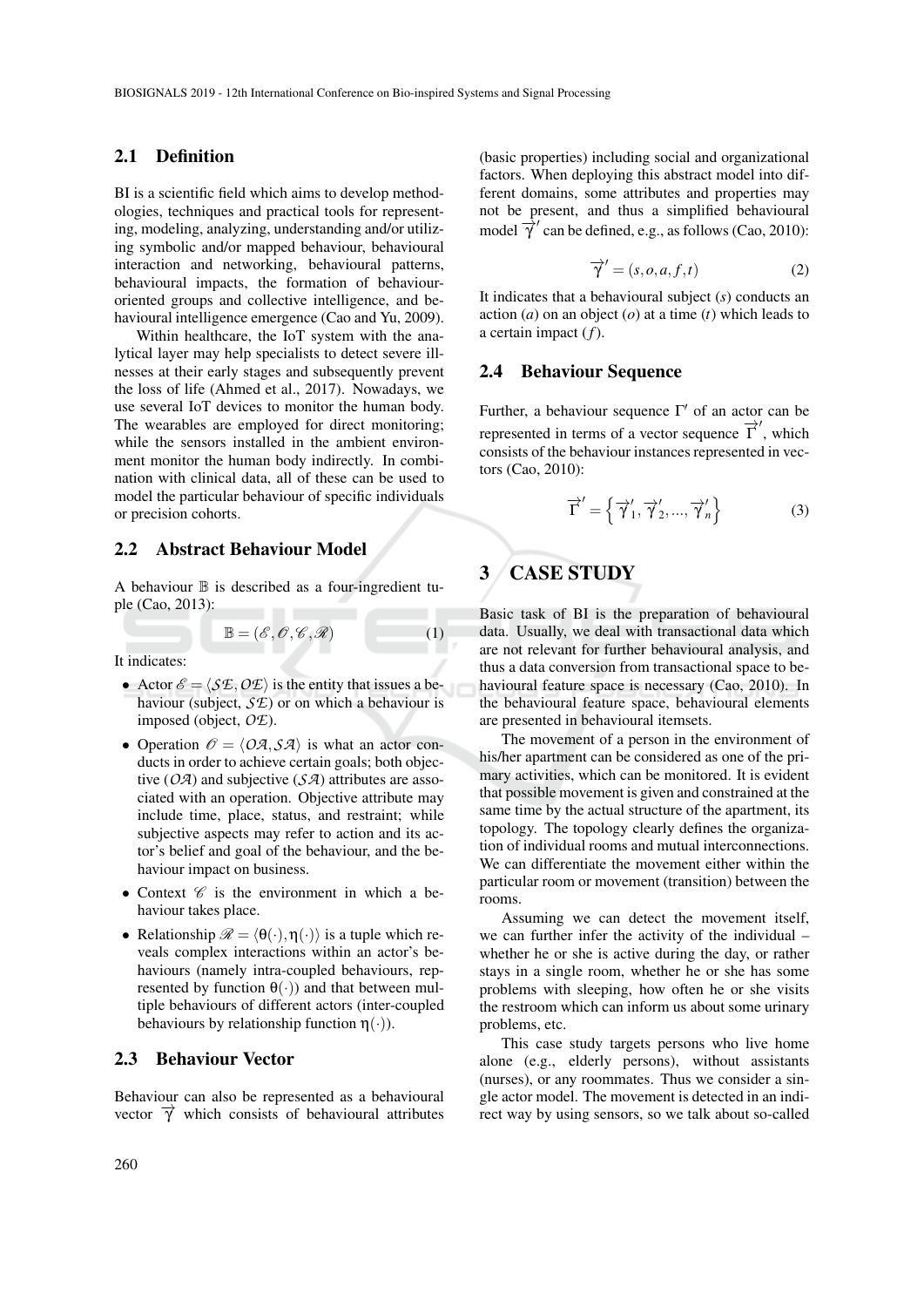*Mapped behaviour*. The main focus is to detect and be able to describe transitions between each room.

#### 3.1 Floor Plan and Sensors Placement

The apartment floor plan is depicted in Figure 1. This is a common apartment with living room, kitchen, bedroom, bathroom, and toilet. The central part is formed by the main hall which interconnects most of the rooms together. The unfinished wall partially separates the space of the living room and the kitchen. The main entrance door is marked in green. The rest of the doors are marked in bold black (including the door to the balcony). Windows are highlighted with blue. For further description, each room is labeled with a letter mentioned in parenthesis.



Figure 1: The floor plan of the apartment with sensors (PIR sensors as red dots, Grid-EYE sensors as purple squares, magnetic sensors on all windows and doors are not highlighted). Windows are marked in blue, the main door in green, the rest of the doors in bold black.

The selection and placement of the sensors is based on the study and the experimental verification how to deal with its data as discussed in (Lhotska et al., 2018). We propose to use:

- *Passive Infrared (PIR) Sensor* is a standard motion detection sensor used in security technology solutions. Since it works in an infrared portion of the spectrum, it operates reliably during both day and night. This sensor has two possible states at its output; logic 0 if it does not detect movement, or logic 1.
- *Grid-EYE Infrared Array Sensor* is the sensor made by Panasonic. The output is an 8 x 8 matrix of temperatures of the scanned area. The builtin lens includes a 60-degree viewing angle which

gives us, assuming ceiling height to be 3m, a detection area about (3.48 x 3.48) m.

• *Magnetic Sensor* – consists of two non-connected parts. The first part which contains a magnet is usually placed on movable parts (doors or windows). The second part is formed by a circuit with a switch that is turned on and off by the magnetic field of the first part.

To detect a simple movement inside a room or translation between rooms, PIR sensors with the combination of magnetic sensors on the doors should be sufficient. In case we want to refine position within the apartment, the use of Grid-EYE sensor is proposed. Since the Grid-EYE sensor provides complex information about temperature footprint, this can also be used as a confirmation that the motion activity was performed by a living person and, e.g., not by a robotic vacuum cleaner which is cleaning the apartment.

To collect data from the sensors a Programmable Logic Controller (PLC) is used which fulfills regular data acquisition (Lhotska et al., 2018). The sensors are connected via a wired bus or wireless bus. In an ideal case, the wired infrastructure for connecting the sensors is built during the construction of the apartment. Another option is to implement the system with the use of the IoT platform (Petnik and Vanus, 2018). In any case, we must deal with the data which needs to be processed, evaluated, and put into context. A mix of different sensors and their data can enhance final accuracy.

The algorithms and approaches used for data processing and evaluation depend on the chosen data acquisition method. It can be either regular reading of all sensors at once or event-driven approach where sensors provide data independently to each other. The comparison of possible approaches is out of the scope of this article, and the topic can be a subject of subsequent research.

Further sections deal with the formal description of how a structural arrangement of the apartment can influence and support the acquisition of behavioural data.

#### 3.2 Topology

The apartment can be represented as a directed multigraph:

$$
G = (V, E, f) \tag{4}
$$

which consists of a set *V* of vertices (or nodes), a set *E* of edges, and a function  $f: E \to V \times V$  mapping each edge with its incident vertices. The orientation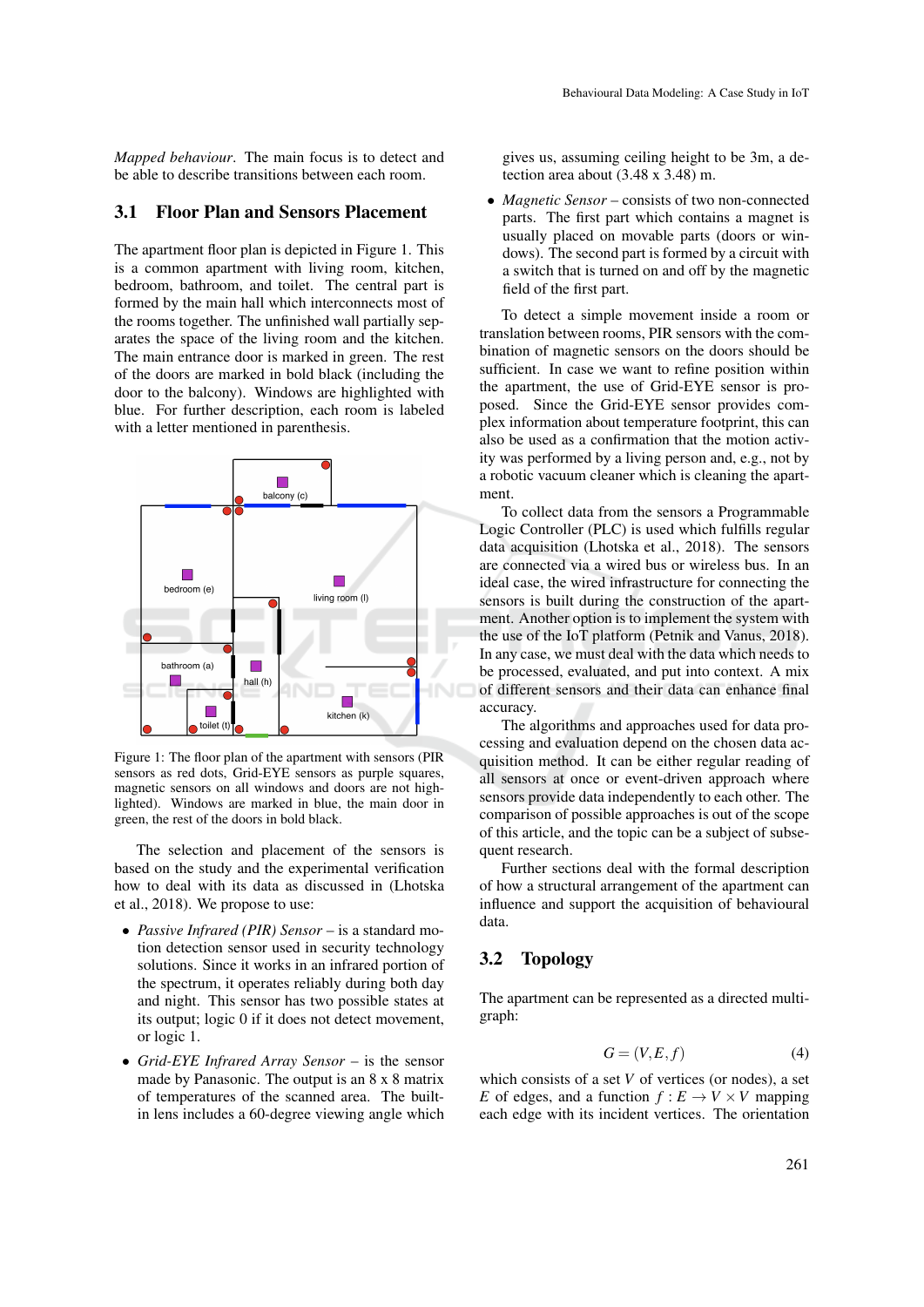of edges is preserved by order of nodes in the map function  $f$ .

Let *V* be the unification of three sets as follows:

$$
R \cup EV \cup UV = V \tag{5}
$$

where  $R$  is a set of vertices which represent rooms (e.g., living room, kitchen, bedroom), *EV* is a set of virtual vertices which represent areas directly connected to natural entrances of the apartment (e.g., shared hall, garden), and *UV* is a set of virtual vertices which represent areas directly connected to possible but non-standard entrances of the apartment (e.g., space outside the window).

Let *E* be the unification of two sets as follows:

$$
DE \cup WE = E \tag{6}
$$

where *DE* is a set of oriented paths through standard building holes (e.g., doors, gateways, some logical arrangement of two spaces shared in one room – living room with shared kitchen), and WE is a set of oriented paths through non-standard entrances (usually windows).

Map function *f* can be represented by unsymmetrical vertex-edge incidence matrix of a graph *G*, denoted VE, which is determined by the incidences of vertices and edges in *G*. Let's use +1 values for positively incident edges, the -1 values for negatively incident edges, otherwise use 0 values.

#### 3.2.1 Model Description

The apartment in Figure 1 can be represented by the topology in Figure 2 where  $R = \{a, c, e, h, k, l, t\}$  is the set of rooms with balcony.  $EV = \{s\}$  is the set with the single item representing the shared hall of an assisted living facility (ALF). Outer space behind all the windows and balcony is described by the single node as part of the  $UV = \{o\}$  set. The *DE* set contains all standard transitions between rooms (see black and green edges), while the WE set includes unusual transitions via windows (see dashed edges marked in blue).

Partial VE incidence matrix of the topology of the apartment can be seen in Equation 7.

$$
\mathbf{VE}(G) = \begin{bmatrix}\nh-a & a-h & \cdots & o-k & k-o \\
a & -1 & 1 & \cdots & 0 & 0 \\
c & 0 & 0 & \cdots & 0 & 0 \\
e & 0 & 0 & \cdots & 0 & 0 \\
1 & -1 & \cdots & 0 & 0 \\
1 & 0 & 0 & \cdots & -1 & 1 \\
0 & 0 & \cdots & 0 & 0 \\
s & 0 & 0 & \cdots & 0 & 0 \\
s & 0 & 0 & \cdots & 0 & 0 \\
0 & 0 & \cdots & 0 & 0 & 0 \\
0 & 0 & \cdots & 1 & -1\n\end{bmatrix} (7)
$$



Figure 2: The topology of the apartment (virtual nodes are dashed, entrance transition via the main door is marked in green, unusual transition via windows are highlighted with dashed blue).

#### 3.3 Behavioural Walk

Let's define a Behavioural walk *BW* as an alternation sequence of nodes and edges:

$$
BW = \langle v_0, e_1, v_1 \dots, v_{n-1}, e_n, v_n \rangle \tag{8}
$$

where  $(\forall v; v \in V)$  and  $(\forall e; e \in E)$ , which represents sequential behavioural activity (movement) of a person in an apartment from the room  $v_0$  to the final room  $v_n$ . *BW* can be used for description of person's translations between apartment rooms for the relevant period (i.e., an hour, a day, a week or so). The length of a *BW* is the number *m* of its edges.

$$
m = len(BW) \tag{9}
$$

## 3.4 From Behavioural Walk to Behavioural Vector

The definition of *BW* is based on a *walk* from graph theory and its usage here is suitable for the formalization mapping of a topology describing the structure of the apartment itself into the behavioural vector  $\vec{\gamma}$ which forms a cornerstone of further behavioural pattern analyses.

Let  $\overrightarrow{\gamma}$  be a simplified behavioural vector:

$$
\overrightarrow{\gamma}^{\prime} = (s, a, p, t) \tag{10}
$$

It indicates that a behavioural subject *s* (a person) conducts an action *a* (a translation between rooms) in place *p* at a time *t* (a timestamp when the translation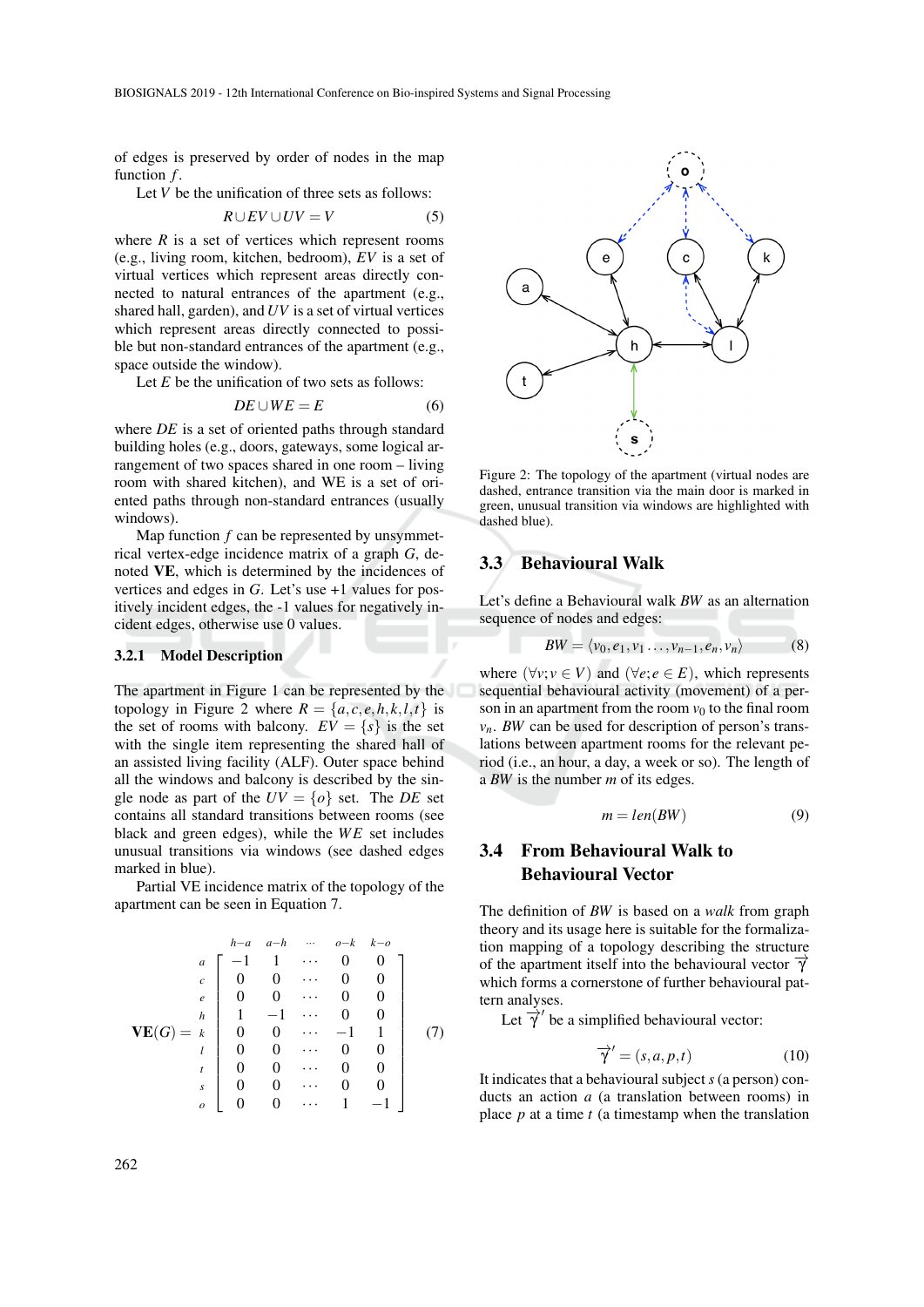was detected). The attribute  $p$  can be used to specify a room (both physical and virtual) from which the translation was started, or, e.g., a floor of the house.

Except for the starting node  $v_0$  of Behavioural walk *BW*, all subsequent adjacent pairs of nodes and edges  $(e_{k-1}, v_k)$  where  $1 < k \leq n$  can be converted by the process *B* into the simplified manifestation of behaviour vector as described in Equation 10:

$$
B: \{e_{k-1}, v_k\} \to \overrightarrow{\gamma}_i' \tag{11}
$$

The final Behaviour vector sequence  $\overrightarrow{\Gamma}'$ :

$$
\overrightarrow{\Gamma}^{\prime} = \left\{ \overrightarrow{\gamma}_1^{\prime}, \overrightarrow{\gamma}_2^{\prime}, ..., \overrightarrow{\gamma}_m^{\prime} \right\}
$$
 (12)

where  $0 < i \leq m$  then contains *m* behaviour vectors which is equal to the length of initial Behavioural walk *BW*.

#### 4 USE CASES

We assume that a person's behaviour is partly predictable and that he or she does not try to disguise his or her behaviour intentionally. Following sections describe several typical situations which can occur in the monitored apartment and presents how the behavioural vector sequence  $\overrightarrow{\Gamma}$  is gradually created. It is obvious that  $\overrightarrow{\Gamma}'$  can be created by batch processing or by real-time processing when the system can decide with a certain degree of confidence. For the description, we present the real-time variant.

The person (identified by '*s*') gets up of his bed in the morning and is moving around the bedroom. PIR sensors detect movement. The Grid-EYE sensor confirms the living person is present. We do not create any behaviour vector that would describe this state. Right now, we understand movement in the room as a standard situation which does not need to be further detailed. The person is opening the bedroom's door, and the magnetic sensor warns that the door is opened. The person is going through to the hall. After a while, PIR sensors in the bedroom do not detect any activity, nor does the Grid-EYE. On the other hand, PIR sensors and the Grid-EYE sensor in the hall detect the presence of the person. Taking the description of defined Behavioural walk (*BW*) in mind, the person just moved from the starting node  $v_0$  to the node  $v_1$  via the edge  $e_1$ . This transition is therefore described by simplified behavioural vector  $\overrightarrow{\gamma}_1' = ('s', 'eh', 'e', t_1)$  where '*s*' stands for the person, '*eh*' is the identification of the movement action from node  $e$  to  $h$ , and  $t_1$  is the variable representing the timestamp when this behaviour was detected. The system resets (updates, stores, etc.) its

internal state and understands the living person is present in the hall. The person further visits the toilet, has breakfast in the kitchen, and then leaves the apartment. Without the same level of details, the rest of these steps is identified by the following behaviour vectors: ('*s*','*ht*','*h*',*t*2), ('*s*','*th*','*t*',*t*3), ('*s*','*hl*','*h*',*t*4), ('*s*','*lk*','*l*',*t*5), ('*s*','*kl*','*k*',*t*6), ('*s*','*lh*','*l*',*t*7), ('*s*','*h*−*exit*','*h*',*t*8). The last action '*h*−*exit*' expresses that the person left the apartment.

By taking this situation as the initial state, we can imagine that the person has a robotic vacuum cleaner which starts to clean the apartment. Movement is detected by PIR sensors, but the evidence of living person is missing, so the activity is logged, but this has no influence on the overall behaviour of the person.

Last but not least, let's imagine an extreme situation. A living person has left the apartment, and suddenly the magnetic sensor of the window in the kitchen detects the window is being opened. This can simply mean the sensor could have been broken and it needs to be repaired, but in combination with the PIR sensors and the Grid-EYE sensor in the kitchen, the presence and movement of a living person are detected. Since this is the transition from the node *o* to *k* via the edge '*ok*', this behaviour should be described by a behaviour vector, but in this case, the system is missing the context, and the activity is suspicious. This behaviour is logged, but the identifier for an unknown person is used. As can be seen in Figure 2, this particular transition follows dashed line marked in blue. This edge is a part of *W E* set which can be understood as the set of edges with *warnings*. Any of behaviour vectors which are created by following these types of lines must be reported as unusual and the operator of the system, as same as the user (if it is relevant or possible), should be informed about these events.

## 5 DISCUSSION

The proposed model deals with the conversion of transactional data coming from IoT sensors into behavioural feature space represented by behavioural vectors. These behavioural vectors can be used further by the processes which try to identify behavioural patterns. It is obvious that the topology of the monitored apartment must be taken into account and it forms an undivided part of the whole system. For instance, the distribution of edges among two separated sets DE, and WE allows immediately distinguish which transition (detected behaviour) is natural and which requires further actions (transitions following edges which are as part of the latter set). Events